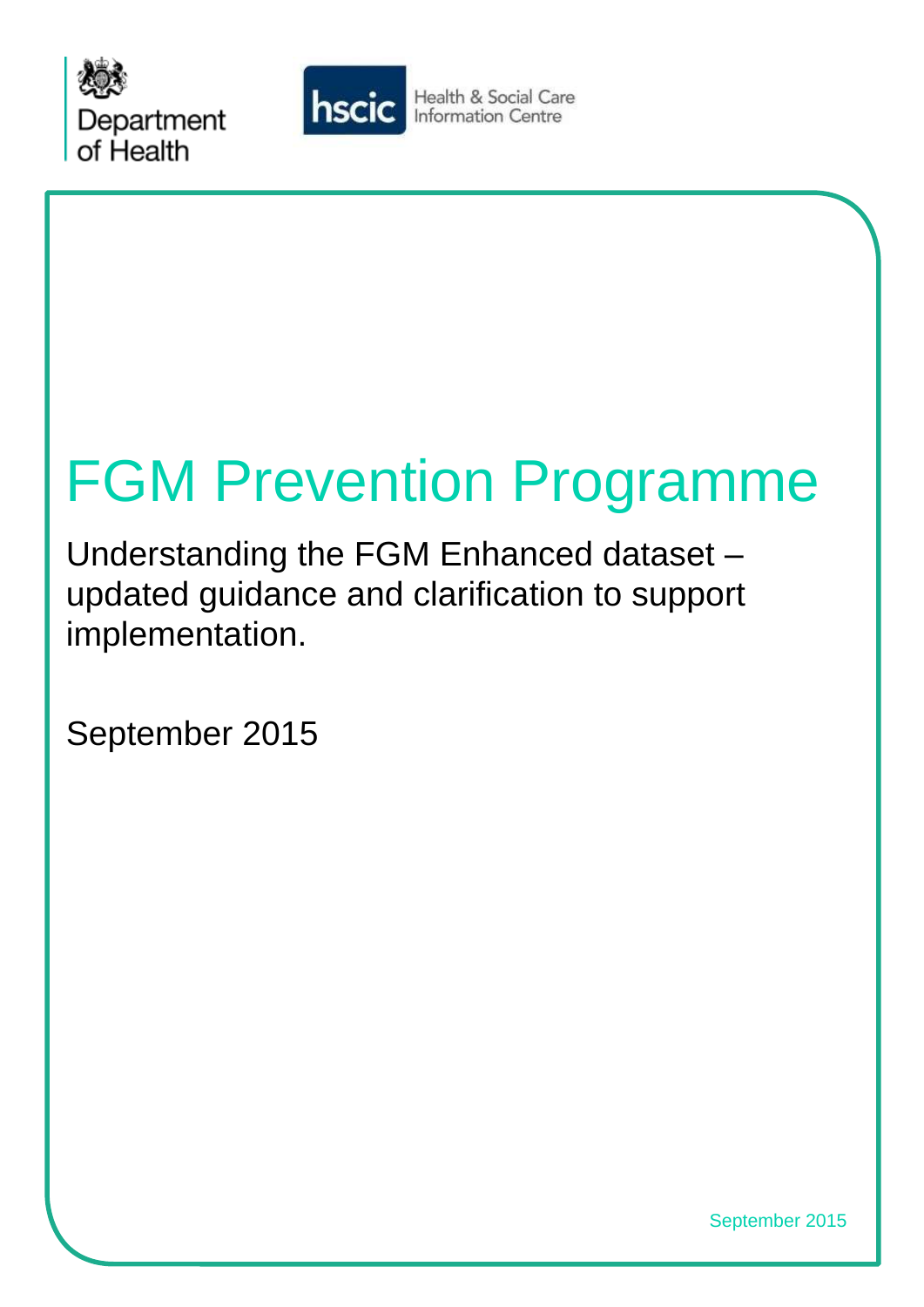## **Title: FGM Prevention Programme - Understanding the FGM Enhanced dataset – updated guidance and clarification to support implementation.**

#### **Author: FGM Prevention Programme, Department of Health**

Cost Centre: 24839

#### **Document Purpose: Guidance**

#### **Publication date: September 2015**

#### **Target audience:**

NHS staff working with FGM survivors

#### **Contact details:**

FGM@dh.gsi.gov.uk

 You may re-use the text of this document (not including logos) free of charge in any format or medium, under the terms of the Open Government Licence. To view this licence, visit [www.nationalarchives.gov.uk/doc/open-government-licence/](http://www.nationalarchives.gov.uk/doc/open-government-licence/) 

© Crown copyright

Published to gov.uk, in PDF format only.

[www.gov.uk/dh](http://www.gov.uk/dh)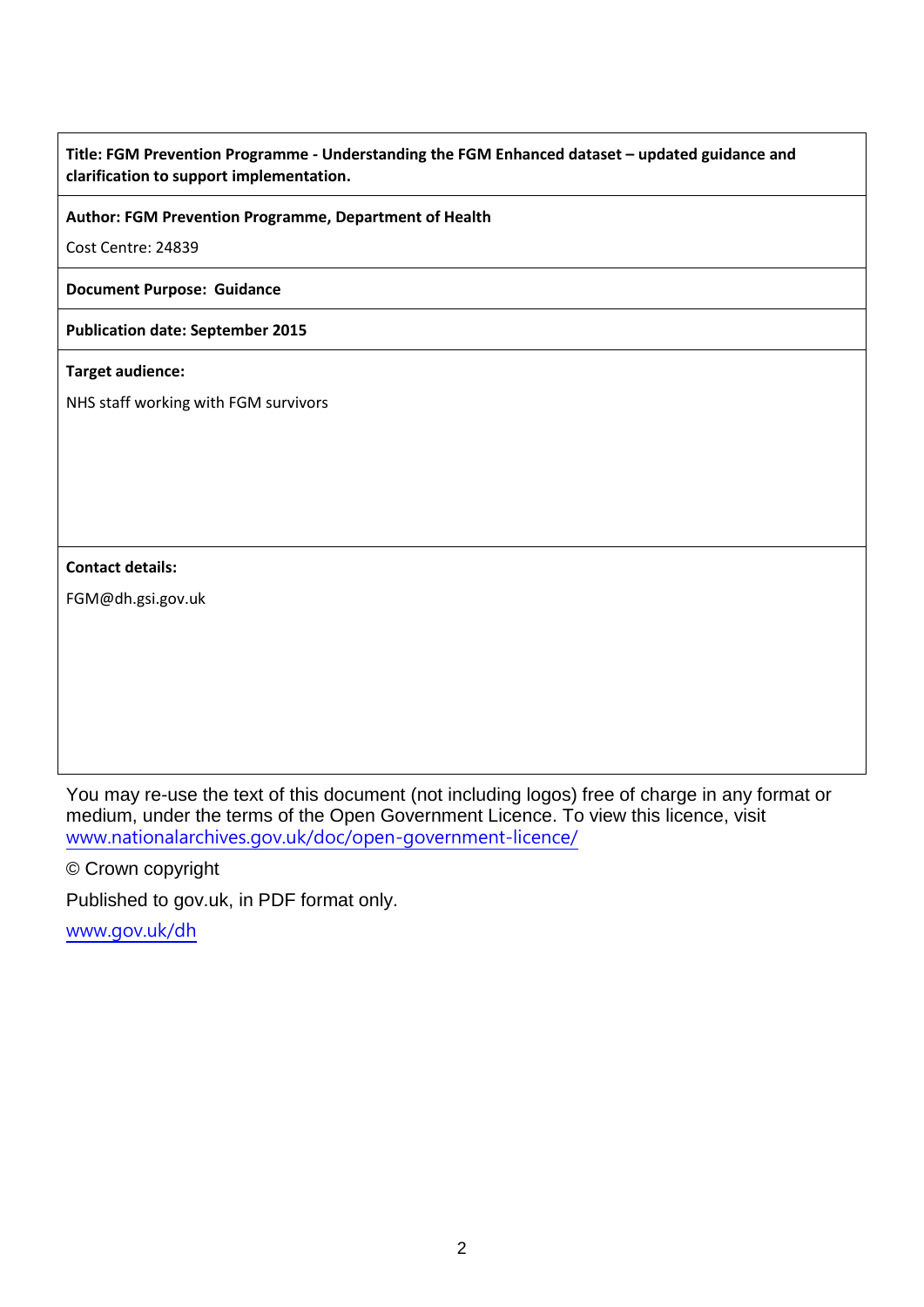to improve the way in which the NHS responds to the health needs of girls and women who have had FGM, and to actively support prevention. This includes supporting health The Department of Health's FGM Prevention Programme is a national £3M change programme professionals to be confident when having discussions with women and girls. It will also help us to record and share FGM information appropriately and to take the necessary action to safeguard girls against risk.

 In October 2015, a new professional mandatory reporting duty will be introduced for all Health and Social Care Act 2012 to record FGM patient data under the FGM Enhanced regulated professionals. In addition, GPs and mental health trusts will be mandated under the Dataset. Acute trusts have had to meet the requirements of the FGM Enhanced Dataset since 1 June 2015.

# **Mandatory reporting1 of FGM:**

New professional duty to report all girls under 18 with FGM to the police:

 discloses this herself, the professional must make a report to the police. This new mandatory reporting duty will commence in October 2015. The duty has been brought through the Serious Crime Act 2015 and will mean that whenever regulated professionals (health, social care and education) identify that a girl under 18 has had FGM, or if the girl

Mandatory Reporting does not replace general safeguarding responsibilities: professionals must still undertake any safeguarding actions as required, usually beginning with a discussion with their local safeguarding lead to identify an appropriate course of action. Organisations are reminded of the DH's guidance ['Female Genital Mutilation Risk and Safeguarding: Guidance](https://www.gov.uk/government/publications/safeguarding-women-and-girls-at-risk-of-fgm)  [for professionals'](https://www.gov.uk/government/publications/safeguarding-women-and-girls-at-risk-of-fgm) (2015).

# **FGM Enhanced Dataset**

The following organisations are required to have regard to the FGM Enhanced dataset standard from October 2015:

**General Practice** 

l

- Mental Health Trusts
- Acute Trusts (mandatory since 1 July 2015)

 Sexual health and GUM (Genito-Urinary Medicine) clinics, where patients do not have to provide their personal information, are out of scope, but these services are nonetheless reminded of their responsibilities to share information to ensure appropriate safeguarding responses are put in place every time this becomes necessary.

 anonymised, analysed and published in aggregate form. Personal information is only collected  reports and will never be passed to anyone outside HSCIC. **This work specifically will not pass any personal details to the police or social services - the collection of this data will**  The data collected is sent to the Health and Social Care Information Centre (HSCIC), where it is as part of the FGM Enhanced dataset for internal data quality assurance and to avoid duplicate counting. A woman or child's personal details will never be published in the national aggregate **not trigger individual criminal investigations.** 

<sup>1</sup> For further information: https://www.gov.uk/government/news/crime-prevention-minister-announces-mandatory-reporting-offam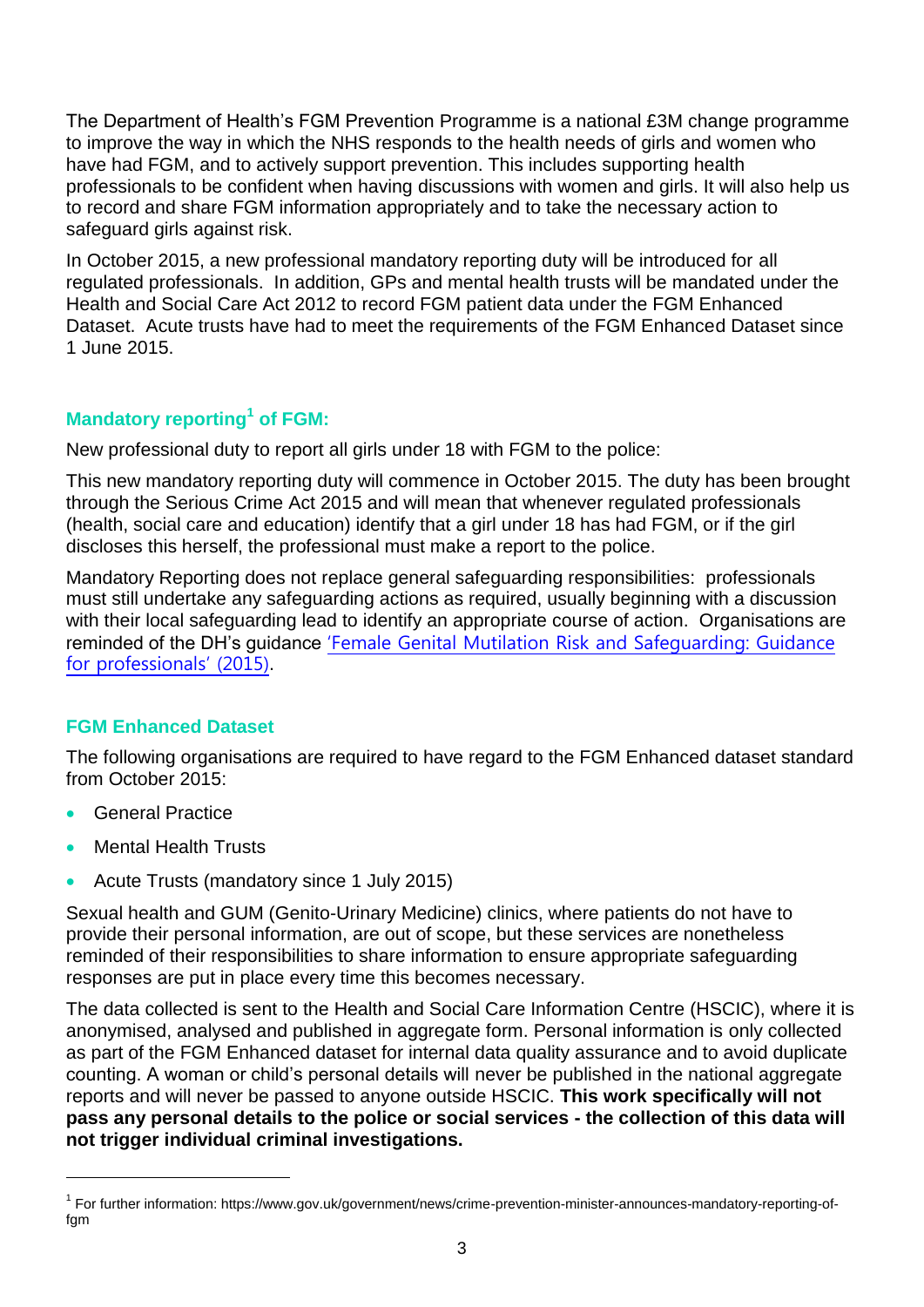#### **FGM Prevention Programme**

The improvements and benefits resulting from the information standard are:

- Greater understanding of the extent and issue of FGM in England;
- Evidence to justify why the range of FGM support and care services need to be commissioned;
- Using the information about when and where patients with FGM are identified and treated, to support service development. This might be to improve multi-agency working, for example if used by Local Safeguarding Children's Boards, by commissioners or other settings.

 Dataset, and that all local procedures and policies reflect all responsibilities across these areas. Complying with the FGM Enhanced Dataset does NOT mean that a professional will have met their professional requirements as set out in the new mandatory reporting duty. Organisations should take care to ensure this message is clear when implementing the FGM Enhanced

## **Patient Consent**

 With regard to the collection of patient identifiable information as part of the FGM Enhanced dataset, patient consent does not need to be sought, however transparency (fair processing) is required.

See the HSCIC 'Female Genital Mutilation Enhanced Dataset – Information Governance Statement', [http://www.hscic.gov.uk/media/18125/FGM-Enhanced-Dataset-IG-](http://www.hscic.gov.uk/media/18125/FGM-Enhanced-Dataset-IG-Statement/pdf/FGM_Enhanced_Dataset_IG_Statement.pdf)[Statement/pdf/FGM\\_Enhanced\\_Dataset\\_IG\\_Statement.pdf](http://www.hscic.gov.uk/media/18125/FGM-Enhanced-Dataset-IG-Statement/pdf/FGM_Enhanced_Dataset_IG_Statement.pdf), for an explanation of the legal basis for this.

## **Fair processing and the right for patients to object**

 and respect the wishes of patients; under the Data Protection Act this is called 'fair processing'. All NHS organisations are bound by a range of responsibilities to maintain patient confidentiality

 online, free of charge in English and ten other languages. Organisations can also download To meet the requirement to provide a 'fair processing' notification to patients, clinicians should give the patient the FGM leaflet "More information about FGM" (2015). This is available to order copies from NHS Choices [[http://www.nhs.uk/Conditions/female-genital](http://www.nhs.uk/Conditions/female-genital-mutilation/Pages/Introduction.aspx)[mutilation/Pages/Introduction.aspx](http://www.nhs.uk/Conditions/female-genital-mutilation/Pages/Introduction.aspx)]

Giving the patient this leaflet fully meets the requirement for 'fair processing' and this action alone is sufficient. There is no requirement to discuss the FGM dataset in detail, or to ask a patient for explicit consent to collect their information, although clinicians will need to answer any questions that a patient has and know to whom they might need to refer the patient for additional information.

 Clinicians should always discuss, if they have not previously, the illegality of FGM in the UK, and the many negative health consequences of the practice with the patient.

#### **Fair processing objection route**

 processing' notification, their objection will be considered and acted upon. These together form There are two stages at which, if a patient raises an objection after having received the 'fair the 'fair processing' objection route.

If a patient raises an objection within the care delivery setting (i.e. within the GP surgery or the hospital), the local organisation must consider this objection within their own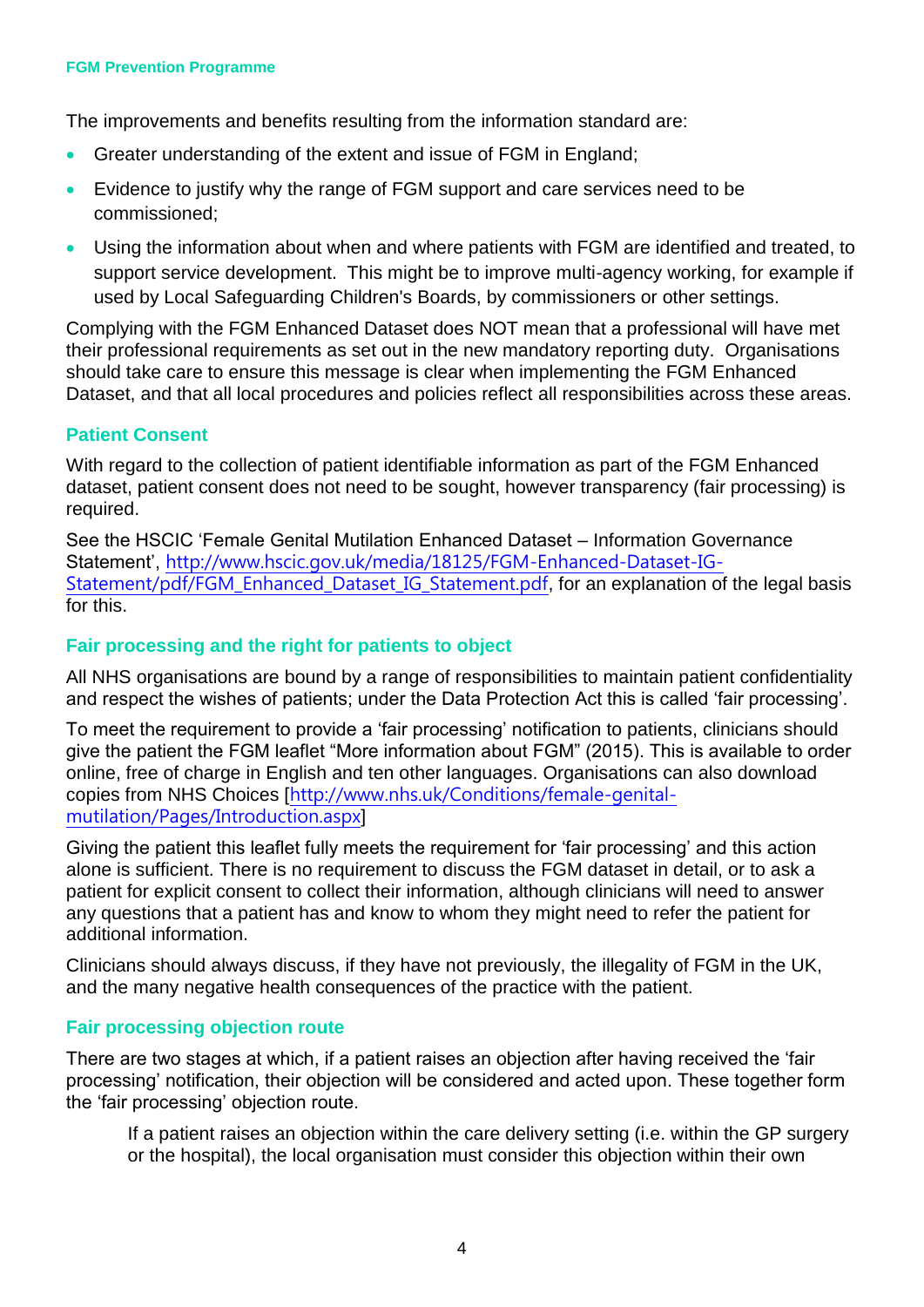processes<sup>2</sup>, and ensure they record within the healthcare record the outcome of this can still choose to contact HSCIC at a later date to raise an objection at the following automatically enforced and the patient's data will be removed from the dataset. decision (i.e. whether or not to disclose information to HSCIC). If the objection is not raised at this point, and the patient's information is submitted, she website: [http://www.hscic.gov.uk/media/14700/Preventing-the-use-of-your](http://www.hscic.gov.uk/media/14700/Preventing-the-use-of-your-information-for-health-andor-social-care-purposes-other-than-direct-care/pdf/Preventing_Use_of_Your_Information_Form.pdf)[information-for-health-andor-social-care-purposes-other-than-direct](http://www.hscic.gov.uk/media/14700/Preventing-the-use-of-your-information-for-health-andor-social-care-purposes-other-than-direct-care/pdf/Preventing_Use_of_Your_Information_Form.pdf)care/pdf/Preventing Use of Your Information Form.pdf, the objection will be

 If the objection is raised with HSCIC, they do not automatically have to accept this request and remove the information. However, due to commitments made by the Secretary of State for Health, patient objections for FGM data collection must always be treated as an automatic 'stop processing' request. This is a Government policy decision that goes beyond the law's requirements.

# **Similarity to other NHS datasets**

 patients. One such example is the collection of information for commissioners, which supports the ongoing cycle of commissioning health services. Within this, explicit patient consent is not There are other examples across the NHS where the approach used for the FGM Enhanced dataset is already in place to collect patient information without explicit consent from individual obtained but it is clear how patients can object and remove their information. For more information please see: <http://www.england.nhs.uk/ourwork/tsd/data-services/>

# **Implementation Timetable**

 required information from 1 October, and must ensure that they submit their first return no later All mental health trusts and general practices have to introduce the FGM Enhanced Dataset by 1 October 2015. This means that organisations must have developed a method to capture the than 31 January 2016.

# **Change to dataset validation**

 amendment to the dataset. This will be communicated through the formal HSCIC update The Standardisations Committee for Care Information (SCCI), will shortly be issuing an process, but GP practices do not receive these updates. Organisations should note that the validation of the data item 'How FGM was identified' will be changed. The data item was previously 'Required' and has now been changed to 'Optional'.

 This change will be reflected in the online materials and a corrigendum will be issued alongside the information standard: <http://www.hscic.gov.uk/isce/publication/scci2026>

# **GP data template**

l

 All GPs should complete the CAP registration process in preparation for submitting the dataset: [http://www.hscic.gov.uk/media/16099/FGM-User-Registration-](http://www.hscic.gov.uk/media/16099/FGM-User-Registration-Form/doc/FGM_User_Registration_Form_v1.2.doc)[Form/doc/FGM\\_User\\_Registration\\_Form\\_v1.2.doc](http://www.hscic.gov.uk/media/16099/FGM-User-Registration-Form/doc/FGM_User_Registration_Form_v1.2.doc).

<sup>&</sup>lt;sup>2</sup> GP Practices: Information Governance Toolkit Requirement 13-212:

https://www.igt.hscic.gov.uk/RequirementQuestionNew.aspx?tk=422477393778945&lnv=2&cb=12e8a681-d0fe-42f3-86bb-77c7a1aa2336&sViewOrgType=4&reqid=2686

Mental Health and Acute Trusts: Information Governance Toolkit Requirement 13-202:

https://www.igt.hscic.gov.uk/RequirementQuestionNew.aspx?tk=422477393778945&lnv=2&cb=0d155ce9-5eed-4a36-8951 fab0649f5a6b&sViewOrgType=5&reqid=2678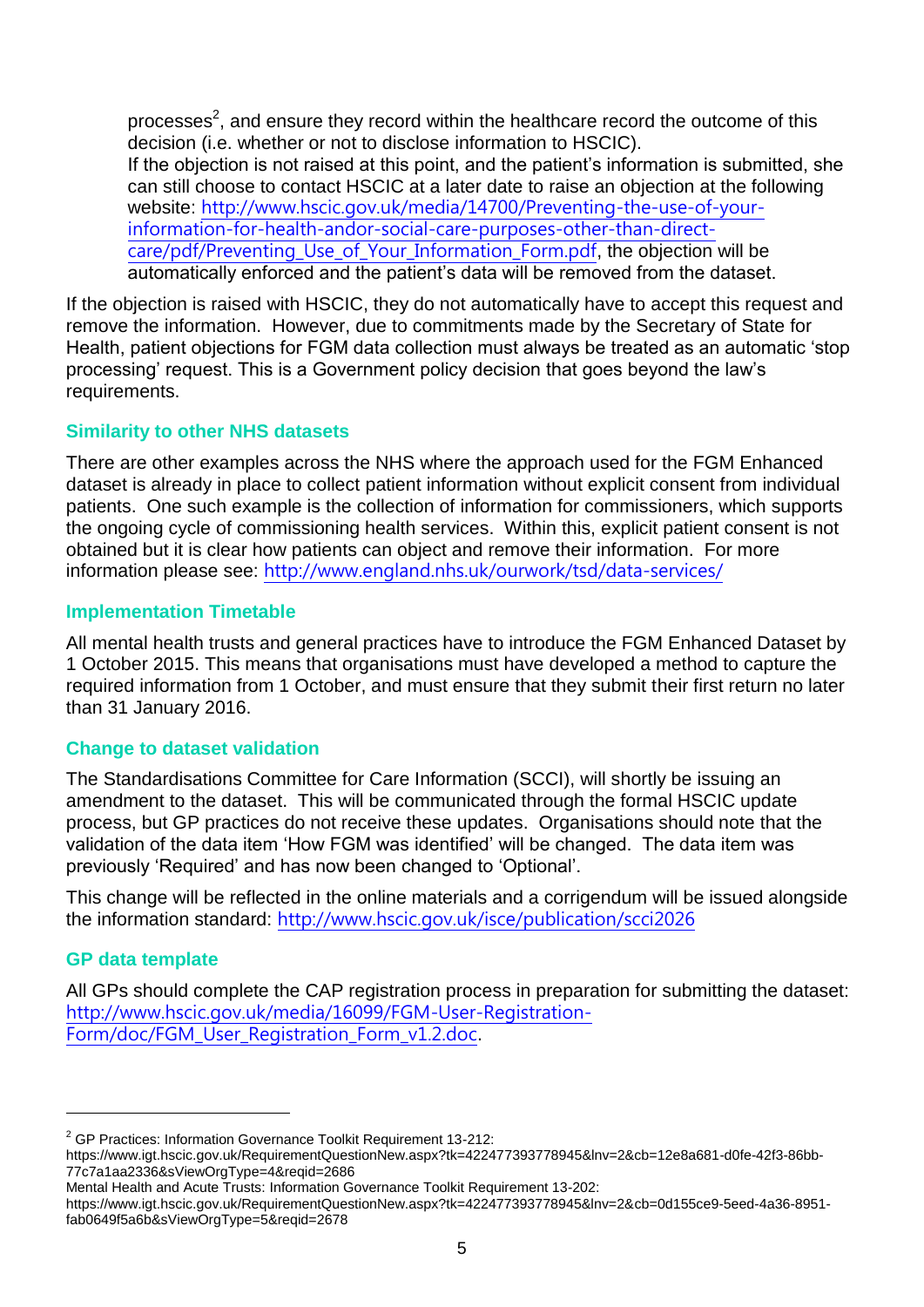#### **FGM Prevention Programme**

Additional clinical codes will be published on 1 October 2015; see Annex for the pre-release details of these codes.

 With the introduction of the new codes, organisations are reminded that they can now create information. We are working to ensure that templates are available for the major systems from extraction and submission of this data from 1 December, in order that the first return can be submitted no later than 31 January 2016. their own template locally within their GP records system to support the collection of this 1 October 2015 to allow the recording of FGM information, with a mechanism to support the

 as it may not be possible to fully automate this process. Further details will be released in due Please note that the data extraction process may still require some administrative input locally, course.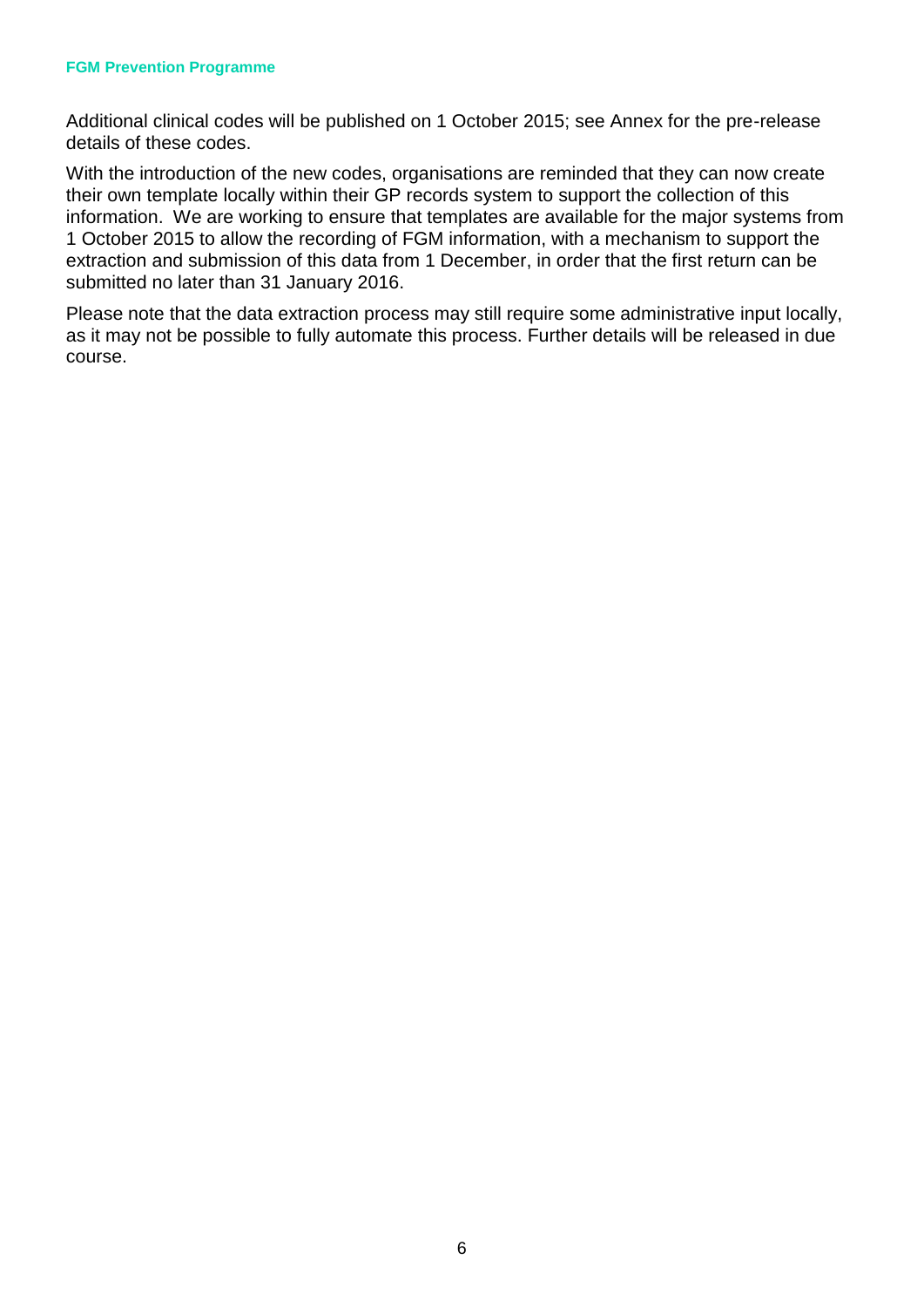# Annex – new clinical codes to support FGM Enhanced Dataset

Enhanced Dataset. The following tables outline the new requested clinical terminologies supporting the FGM

 published (via existing publication routes) until Oct 2015. As such, these will still be subject to Whilst the values outlined below are expected to be taken forward, these will not be formally change until that time.

| Read v2 Term                                                           | Read v <sub>2</sub> |
|------------------------------------------------------------------------|---------------------|
| No family history of female genital mutilation                         | 122S.               |
| Discussion about illegality of female genital mutilation               | 67DQ0               |
| Discussion about health implications of female genital mutilation      | 67DQ1               |
| Country in which patient underwent female genital mutilation           | 15L <sub>1</sub>    |
| H/O: female genital mutilation under 1 year of age                     | 15K1.               |
| H/O: female genital mutilation between 1 and under 5 years of age      | 15K2.               |
| H/O: female genital mutilation between 5 and under 10 years of age     | 15K3.               |
| H/O: female genital mutilation between 10 and under 15 years of<br>age | 15K4.               |
| H/O: female genital mutilation between 15 and under 18 years of<br>age | 15K <sub>5</sub> .  |
| H/O: female genital mutilation at 18 years of age or over              | 15K6.               |
| H/O: female genital mutilation type 3                                  | 15K0.               |

| CTV3 Term                                                         | CTV3 Code |
|-------------------------------------------------------------------|-----------|
| No family history of female genital mutilation                    | Xacuf     |
| Discussion about illegality of female genital mutilation          | Xacyl     |
| Discussion about health implications of female genital mutilation | XacyJ     |
| Country in which patient underwent female genital mutilation      | XadFY     |